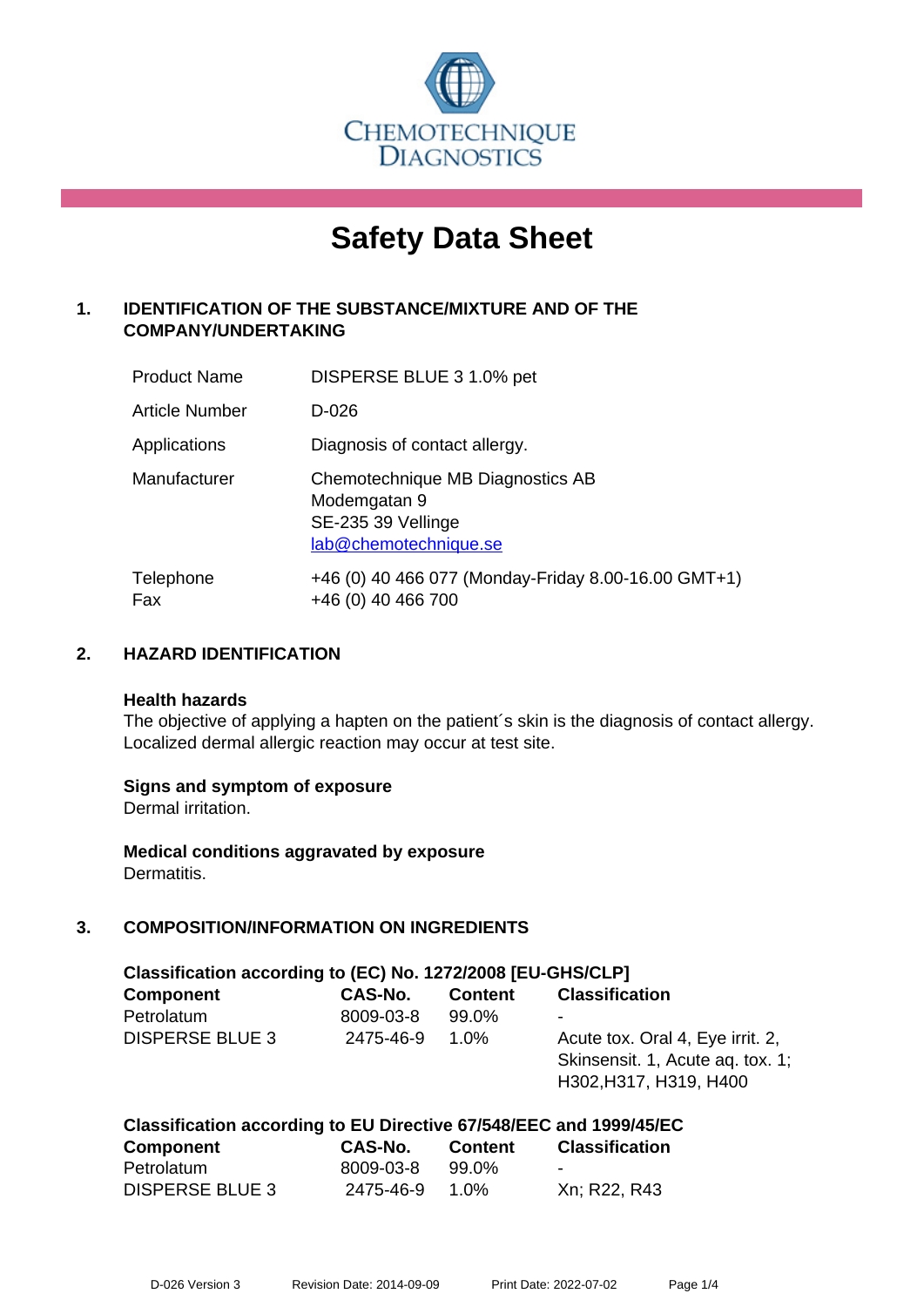## **4. FIRST AID MEASURES**

## **Emergency and first aid procedures**

Obtain medical attention.

# **5. FIRE-FIGHTING MEASURES\***

#### **Suitable extinguish media**

CO2, powder or water spray. Fight larger fires with water spray or alcohol resistant foam.

# **For safety reasons unsuitable extinguishing agents**

Water with full jet.

## **Special protective equipment for fire-fighters**

Wear self-contained respiratory protective device. Wear fully protective suit.

\*Data is shown for petrolatum only

## **6. ACCIDENTAL RELEASES MEASURES**

**Steps to be taken if material is released or spilled** Contain and place in a closed container.

# **7. HANDLING AND STORAGE**

**Precautions to be taken in handling and storage** Store dark at 5-8°C. Avoid extended exposure to light. FOR EXTERNAL USE ONLY.

# **8. EXPOSURE CONTROLS/PERSONAL PROTECTION**

**Respiratory protection** Not required.

**Ventilation** Local exhaust.

**Protective gloves** Disposal gloves.

#### **Eye protection** Not required with normal use.

## **Work/Hygienic practices**

Wash hands after each use.

## **9. PHYSICAL AND CHEMICAL PROPERTIES**

Odour **Odourless** 

Appearance Dark Blue Semi-solid

Melting point\* 50-55° C Flash point\*  $>100^{\circ}$ C

Boiling point\* No data available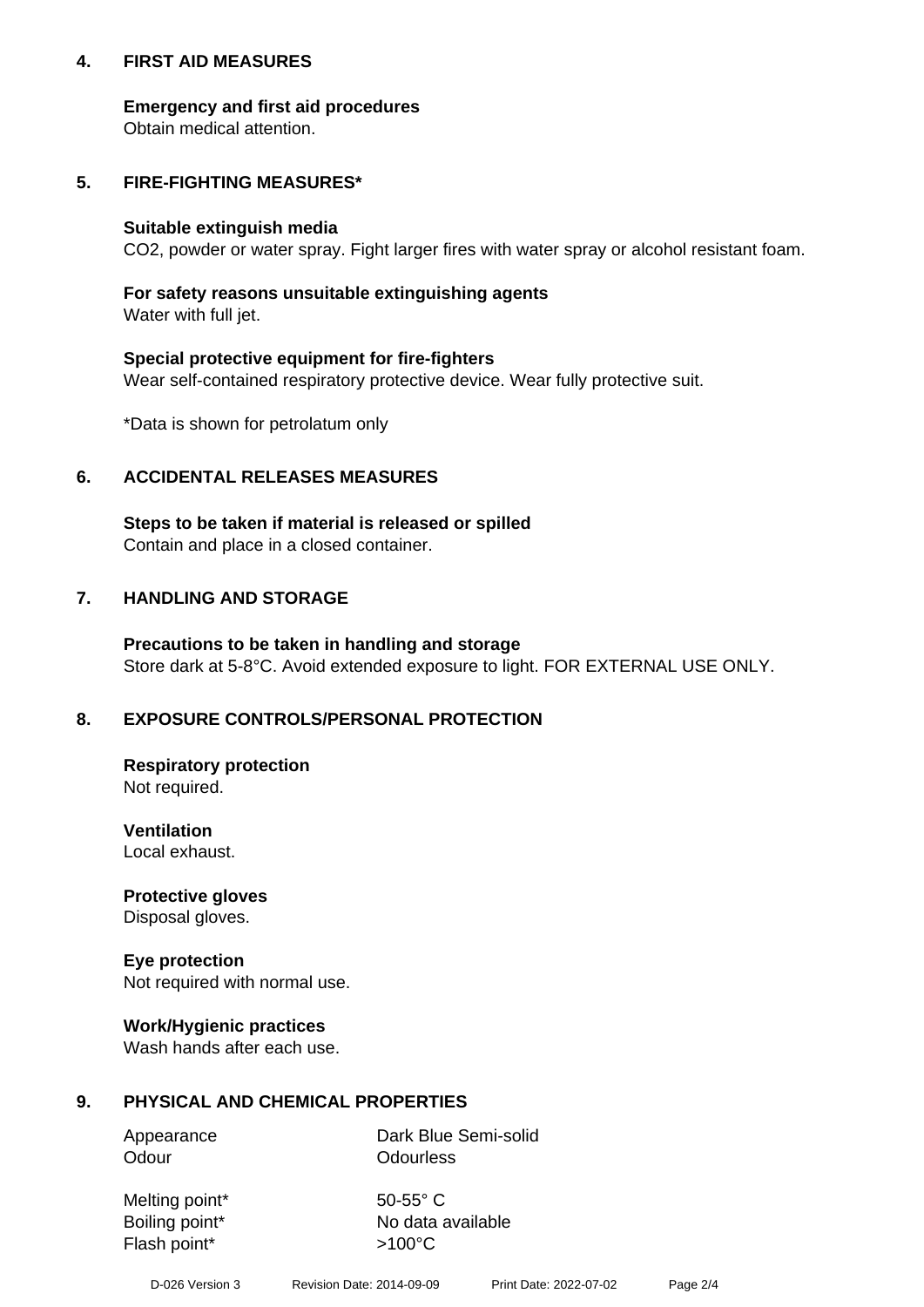Density\* No data available. Solubility in/Miscibility with Water\*

Self ignition\* Product does not self ignite. Danger of explosion\* Product does not present an explosion hazard. Insoluble

\*Data is shown for petrolatum only

# **10. STABILITY AND REACTIVITY**

#### **Incompability**

May react with strong oxidizing agents.

#### **Stability**

Stable at recommended storage conditions.

#### **Hazardous byproducts**

Combustion may generate CO, CO2 and other oxides.

**Hazardous polymerization**

Will not occur.

## **11. TOXICOLOGICAL INFORMATION**

No data available.

## **12. ECOLOGICAL INFORMATION**

No data available.

## **13. DISPOSAL CONSIDERATIONS**

#### **Waste disposal method**

Comply with federal, state/provincial and local regulation.

#### **14. TRANSPORT INFORMATION**

Not dangerous goods.

## **15. REGULATORY INFORMATION**

The classification is according to the latest editions of the EU lists, and extended by company and literature data.

#### **16. OTHER INFORMATION**

#### **Text of H-statements and R-phrases mentioned in Section 3**

| Acute tox. Oral 4 |                           | Acute toxicity, Oral (Category 4)   |          |  |
|-------------------|---------------------------|-------------------------------------|----------|--|
| Eye irrit. 2      |                           | Eye irritation (Category 2)         |          |  |
| Skin sensit. 1    |                           | Skin sensitization (Category 1)     |          |  |
| Acute ag. tox. 1  |                           | Acute aquatic toxicity (Category 1) |          |  |
| D-026 Version 3   | Revision Date: 2014-09-09 | Print Date: 2022-07-02              | Page 3/4 |  |